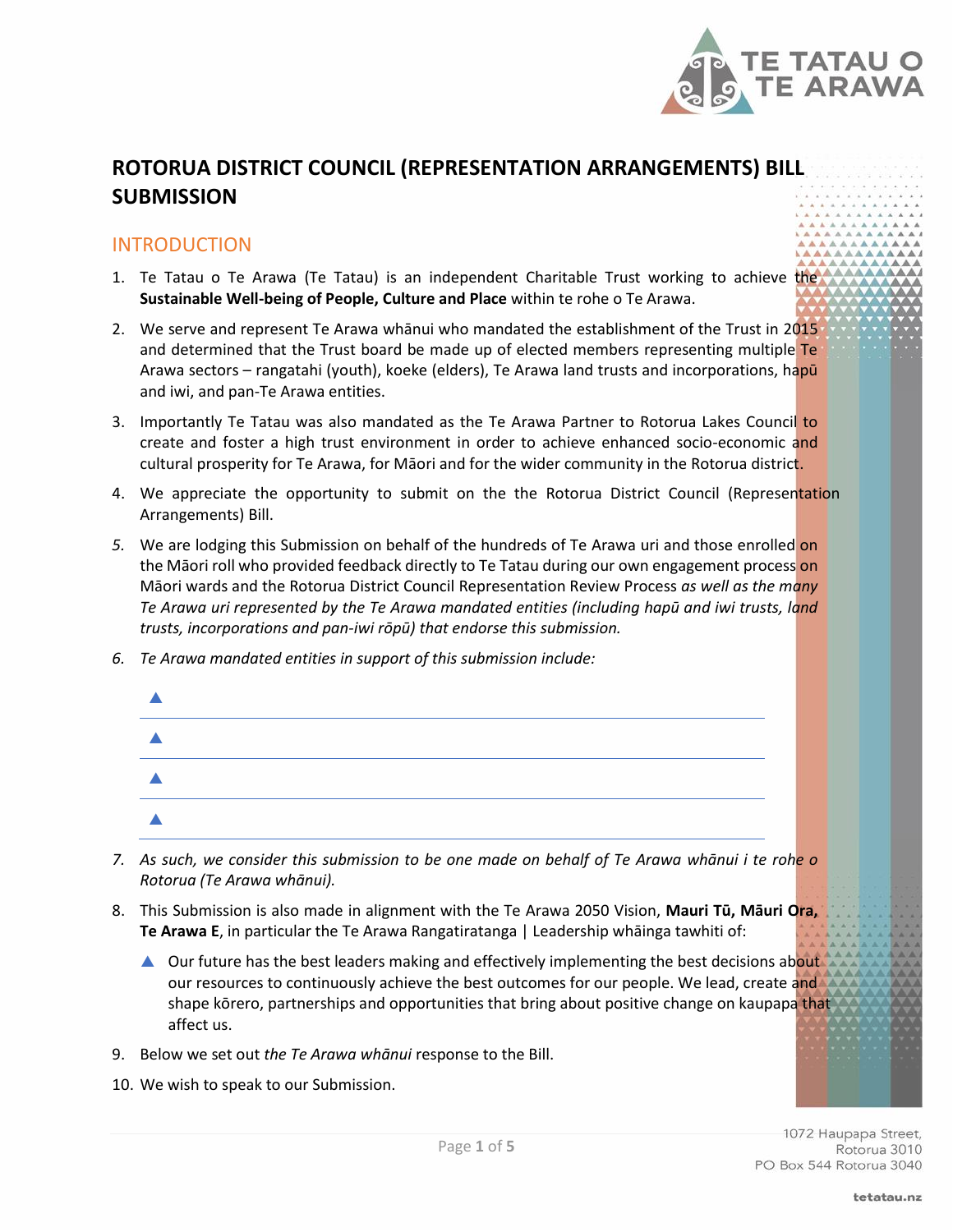#### GENERAL POSITION

- 11. We recognise the intent of this Bill is to provide for Rotorua Lakes Council to have an ideal representation arrangement for the Rotorua District that is currently prevented by clause 2 of Schedule 1A of the Local Electoral Act 2001.
- 12. *Te Arawa whānui* does support this Bill. However we strongly recommend that:
	- the Bill provides for a mechanism that enables Māori land blocks within the Rotorua District to fairly and equitably participate in Local Government Elections and cast their own votes, and,
	- that the introduction of a rural ward be considered and should a rural ward seat be introduced under this Bill to then subsequently reduce the number of proposed District as a whole (At large) members from four to three.
- 13. We also propose that membership of any boards for any s.9 Communities Created under this Bill should mirror that of Council so that those on the Māori Roll within any affected community can also vote for at least one member (in alignment with Māori Ward calculations) on that community's Board.
- 14. We set out the detail and rationale for our position below.
- 15. We then also raise two other issues we have noted about the Bill that we seek clarity for below.

### MEMBERSHIP OF THE COUNCIL - THREE MEMBERS ELECTED FROM THE MĀORI WARD, THREE MEMBERS ELECTED FROM THE GENERAL WARD AND FOUR MEMBERS PLUS MAYOR ELECTED BY THE DISTRICT AS A WHOLE (3-3-4 Model)

- 16. Te Arawa uri and those enrolled on the Māori Roll who participated in our Māori Ward and Representation Review engagement strongly preferred a co-governance model or 50/50 split of decision-making power around the Council table.
- 17. Recognising that such a representation arrangement was outside of Representation Review parameters and relevant legislation under the Local Electoral Act our people gave a clear direction that a minimum of three members elected from the Māori Ward out of ten (plus the Mayor) had to be gained.
- 18. Despite knowing this, Council decided upon a final representation model that allowed for one Māori seat, one General seat and eight At Large seats (1-1-8 model). In that same decision they also determined that they would put forward a 3-3-4 Model local member's bill.
- 19. This led to Te Arawa both formally appealing against Council's 1-1-8 Model with the Local Government Commission while at the same time committing support for the 3-3-4 Model local member's bill - all in an urgent effort to get at least three Māori seats at the Council table.
- 20. With the recent Local Government Commission determination that overturned Council's 1-1-8 Model, three Māori Ward seats out of ten (plus the Mayor) are now in place for the coming Local Election.
- 21. However, we continue to support the Bill because it offers opportunity to:
	- enable those enrolled on the Māori Roll in our district to vote for both Māori Ward and At Large candidates at local elections. We see this as a definite value add for Māori that the current Local Government Commission determination does not provide for, and,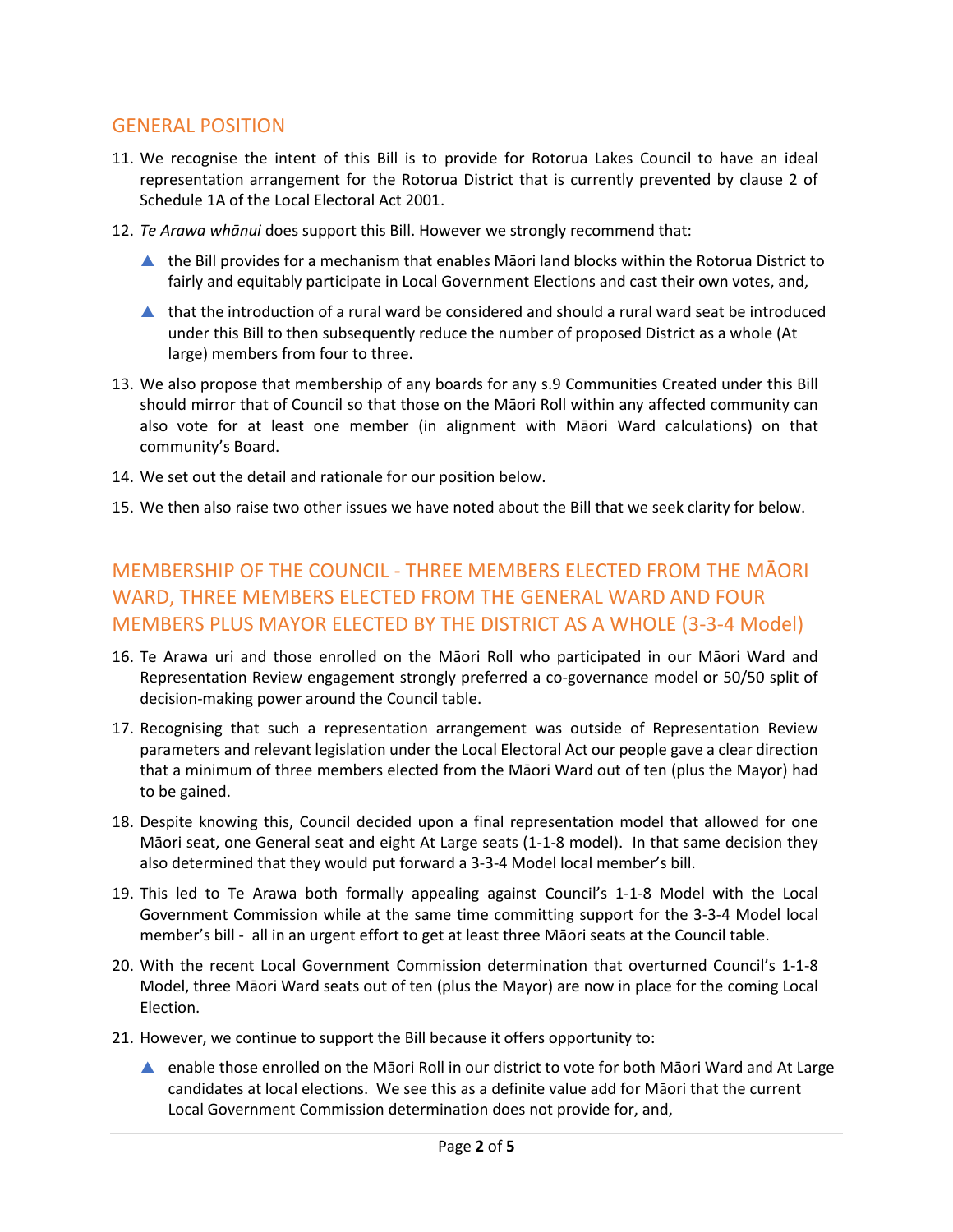challenge and request change to other overburdensome regulatory issues in the local representation and election space that creates an unfair and inequitable situation in terms of local election participation by Māori (particularly Māori land blocks) in the district.

# MĀORI LAND BLOCK PARTICIPATION IN LOCAL ELECTIONS

- 22. For the Rotorua District: in area, Māori land makes up 51,989 ha of 261,908 ha just under 20% of all land in the district. In number, there are well over 1,200 individual land blocks - around 750 of which are administered via a management structure established under the Māori Land Court.
- 23. Exemptions (such as for those lands that are conservation estates) and rates rebates notwithstanding all Māori land blocks are subject to some form of rating.
- 24. Currently, when it comes to participating in our local elections, Māori land blocks are treated the same as Ratepayers. In practice this means that if a land block wishes to vote it must register and complete a Ratepayer Elector Enrolment Form and must then nominate an individual to vote on its behalf. Section 40 of the LEA states that the name of any person must not appear more than once in the same electoral roll, so, the personal vote that the nominated individual makes also covers their land block. To be clear, the vote cast is only counted once, it is not counted twice (i.e. as one individual vote and one land block vote). The only time a land block's vote can be counted separately is if the nominated individual lives outside of the district.
- 25. This practice is fair for people/landlords that own more than one property in the district, or mainstream entities (e.g. Trusts or Businesses) that own one or more properties in the district. Simply put, houses and properties for this cohort are assets. Assets that can be bought, sold, exchanged, and used as collateral. It makes sense that this cohort is subject to the voting practice of one person casting a vote regardless of how many properties they own. Likewise, it makes sense that an out of district property owner or landlord should be able to vote in the local election of the district in which they are paying rates (while also being able to vote as a resident in their own district).
- 26. For whenua Māori however, it does not make sense. It is an unfair situation that disenfranchises rate paying Māori land blocks from equitably participating in local elections regardless of the representation arrangement Council has in place.
- 27. Whenua Māori is, for all intents and purposes, inalienable and therefore is not simply an asset owned by a person (or entity).
- 28. A Māori land block is collectively held often with hundreds (sometimes thousands) of beneficiaries on its register. As such, any significant decisions about the land can only be made with the consent of 75% of those registered beneficiaries.
- 29. Having one person's individual, personal vote also cover the interests of a Māori land block is unfair to both the person and to the land block.
- 30. Alternatively, asking Māori land blocks to put forward a representative outside of the district so that it's vote can be separately counted goes against the nature and tenets of whenua Māori tenure, such as the importance of ahi kā led decision making processes.
- 31. Instead, any Māori land block in our district should be able to register and then cast its own vote (utilising its own systems of decision-making to determine how it will vote).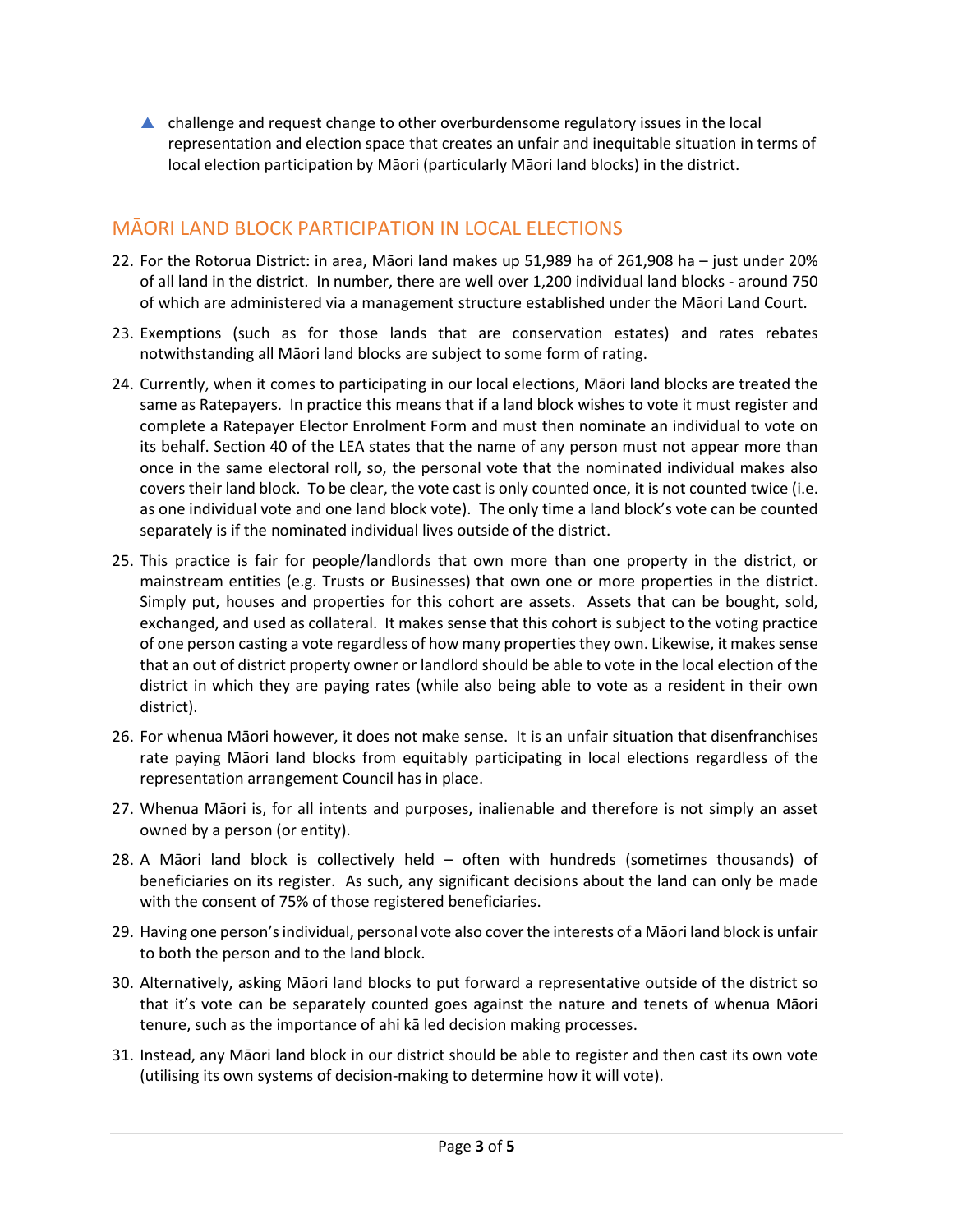**32. Our support for this Bill is with the strong recommendation that the Bill provides for a mechanism that enables fair and equitable participation in local government election processes by Māori Land Blocks.**

### CONSIDERATION OF A RURAL WARD

- 33. In light of the recent Local Government Commission determination to introduce a Rural Ward seat to the Council table, discussions have ensued about what this means for tangata whenua.
- 34. We recognise that whether in urban or rural settings our people are present.
- 35. We know that the majority of our Māori land blocks in the Rotorua District are in rural settings.
- 36. We are also aware that those in rural settings often cite that their concerns and issues are not heard or considered as well as those from urban settings and have asked for a rural ward seat to help them be better represented.
- 37. We believe that the introduction of a Rural Ward should be considered as part of this Bill and that this consideration should also look at whether communities created and relevant representation arrangements for those communities under section 9 and 10 of the Bill needs to change or not.
- 38. Should this consideration lead to a Rural Ward being introduced under this Bill the number of Council seats should not increase from 10 (plus the Mayor) to 11 (plus the Mayor). This would not align with direction from Te Arawa uri and those on the Māori Roll to gain at least three Māori seats out of ten. Instead, one of the four currently proposed At Large seats should be removed to accommodate a Rural seat.
- **39. Our support for this Bill is therefore also given with the strong recommendation that should a Rural Ward be introduced that the number of At Large seats will reduce from four to three to keep the total number of Council seats at the table to ten (plus the Mayor).**

# COMMUNITIES CREATED

- 40. In addition to the Consideration of a Rural Ward section above in terms of looking at its potential impact on communities created and their representation arrangements under sections 9 and 10 of the Bill, we posit that the membership of any created community board should mirror that of Council.
- 41. For example, if a Rotorua Lakes Community Board is formed under this Bill and there are four members elected by the electors of the Rotorua Lakes Community as a whole then a Māori Ward formula should be applied to that representative body, i.e. at least one of the four membersshould be voted on by those on the Māori Roll resident in the Lakes rohe.
- 42. Otherwise any member of a Commmunity Board appointed by the Council should be a member representing the Te Ipu Wai Taketake Ward.

## OTHER ISSUES ARISING FROM THE BILL THAT REQUIRES CLARITY